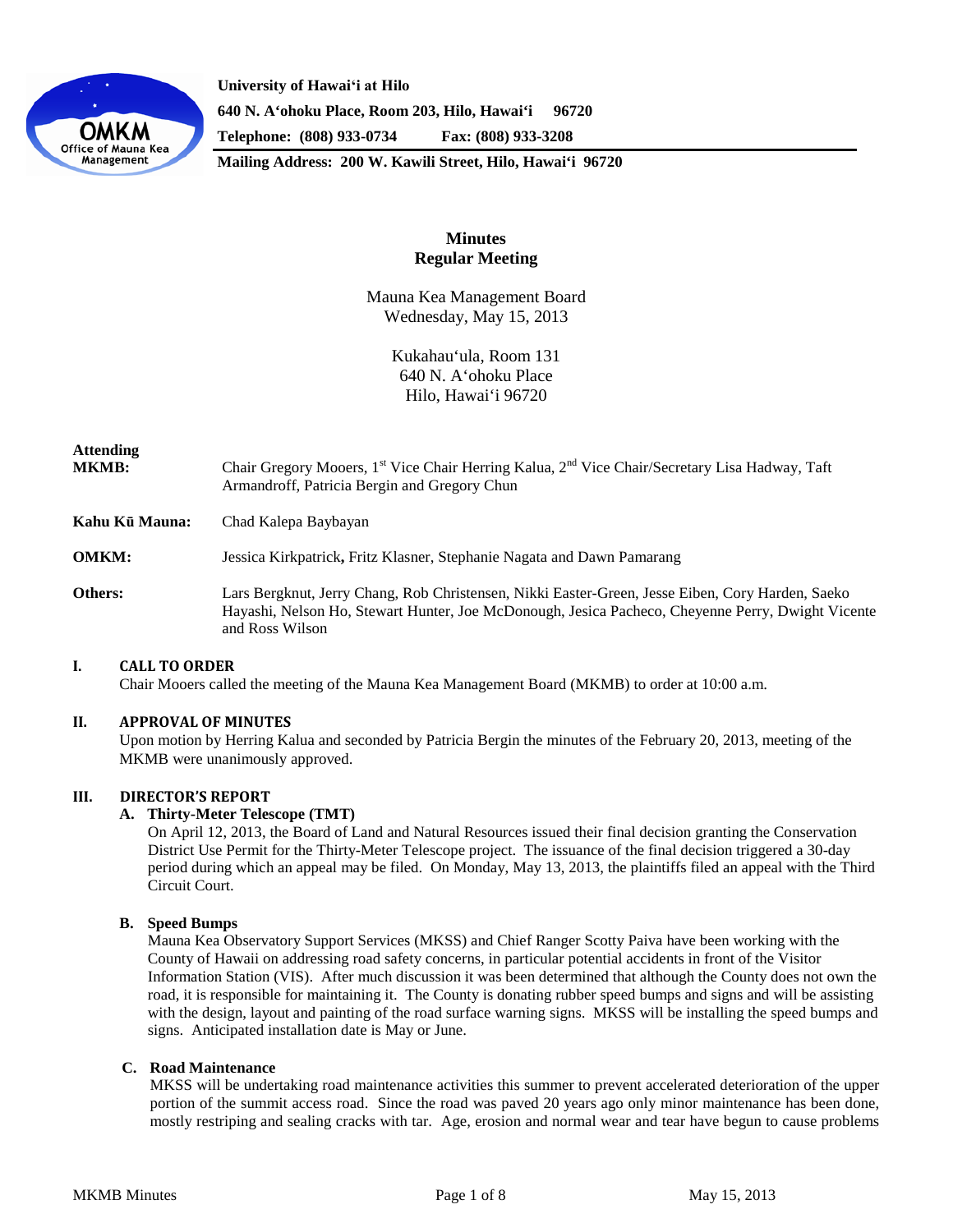including the need to de-clog gutters and culverts. MKSS is filling up separation cracks in the asphalt with hot tar, as well as shoring up the asphalt along the edge of the road to prevent further erosion.

## **D. Automated Vehicle Counter System**

A proposal for the installation of a vehicle counter will be submitted to the Department of Land and Natural Resources (DLNR) for a permit to install a vehicle counter just above Hale Pohaku. This system will be able to track observatory, University of Hawaii (UH), and commercial tour vehicles. These vehicles will be required to attach a programmable, passive radio frequency detection sticker which will be read by a detector as they pass by. The counter is a wire buried in the pavement that will detect all vehicles as they pass over the counter and providing real time data of the number of vehicles above Hale Pohaku. This will allow rangers to better manage traffic flow and parking, particularly during snow days.

## **E. Lower Access Road Guardrails**

DLNR approved the installation of guardrails along the outer edges of sections of the gravel portion of the summit access road. These guardrails will help to prevent vehicles from going over the edge. The anticipated installation date is July.

## **F. Programmable Light-emitting Diode (LED) Sign**

A proposal to install a LED sign at the VIS will be submitted to DLNR. This sign will be used to keep visitors informed about summit conditions, including weather and road closures and openings. This will help to free up our rangers whose services are needed elsewhere on property. The sign can be programmed from the VIS desk computer either through WiFi or a data line buried with the power line. [The dimensions of the sign are 2.2' high x 6.4'wide x 7" deep. It will be mounted approximately 8-feet high on two vertical support posts with a rock facade around the base.]

## **G. Pacific Internship Programs for Exploring Science (PIPES) – Interns**

The Office is sponsoring two PIPES interns this summer. Amber Stillman, a graduate of Kamehameha Schools and a recent graduate of San Diego State majoring in Geography will be working with the UH Hilo geographic information system **(**GIS**)** lab. She will help integrate external mapping data into our GIS mapping program. Kerri Nakatsu, a Waiakea High School graduate and a third year biology major at UH Hilo, will be working with the Big Island Invasive Species Committee (BIISC) on the development of our Invasive Species Plan.

#### **H. Anne Nakamoto**

In our March eNewsletter we wrote about Anne Nakamoto, a student at Waiakea Intermediate who won the Animal Sciences Junior Research category in addition to several other awards in the Hawaii District Science & Engineering Fair. Anne went on to compete in the State Science Fair. She was awarded first place in the Animal Sciences Division, as well as first place in the Hawaiian Entomological Society and the Hawaii Audubon Society awards. Anne's topic "Two Bees or not Two Bees" was a project set in the Hale Pohaku area where she compared the visitation of the native and non-native bees to native mamane trees and introduced invasive fireweed. Based on her observations, she concluded that both types of bees visited mamane trees more than fireweed.

## **IV. KAHU KŪ MAUNA COUNCIL (KKMC)**

Chad Kalepa Baybayan reported the Council met on May 7, 2013, at which time they reviewed and approved project proposals submitted by Subaru Telescope, MKSS, and NASA Infrared Telescope, all of which are being presented today for action by the Board.

On non-action items the Council reviewed TMT's geotechnical borings and construction documents, heard a presentation on MKSS' road updates, and reviewed the Office's resources brochure.

#### **V. Committee Reports**

#### **Environment Committee – Fritz Klasner**

A volunteer weed pull event was held on Saturday, May 11. Besides continuing with invasive plant removal around Hale Pohaku, volunteers also helped with Mauna Kea silversword restoration. The Division of Forestry and Wildlife provided 100 silversword plants which were planted in the silversword enclosure behind the VIS. The speaker for the day was Jim Kauahikaua who spoke about Mauna Kea geology. To date we have over 1,500 volunteer hours since the program started 1-1/2 years ago. The next volunteer event is scheduled for July 27, sponsored by the Hawaii Island Chamber of Commerce.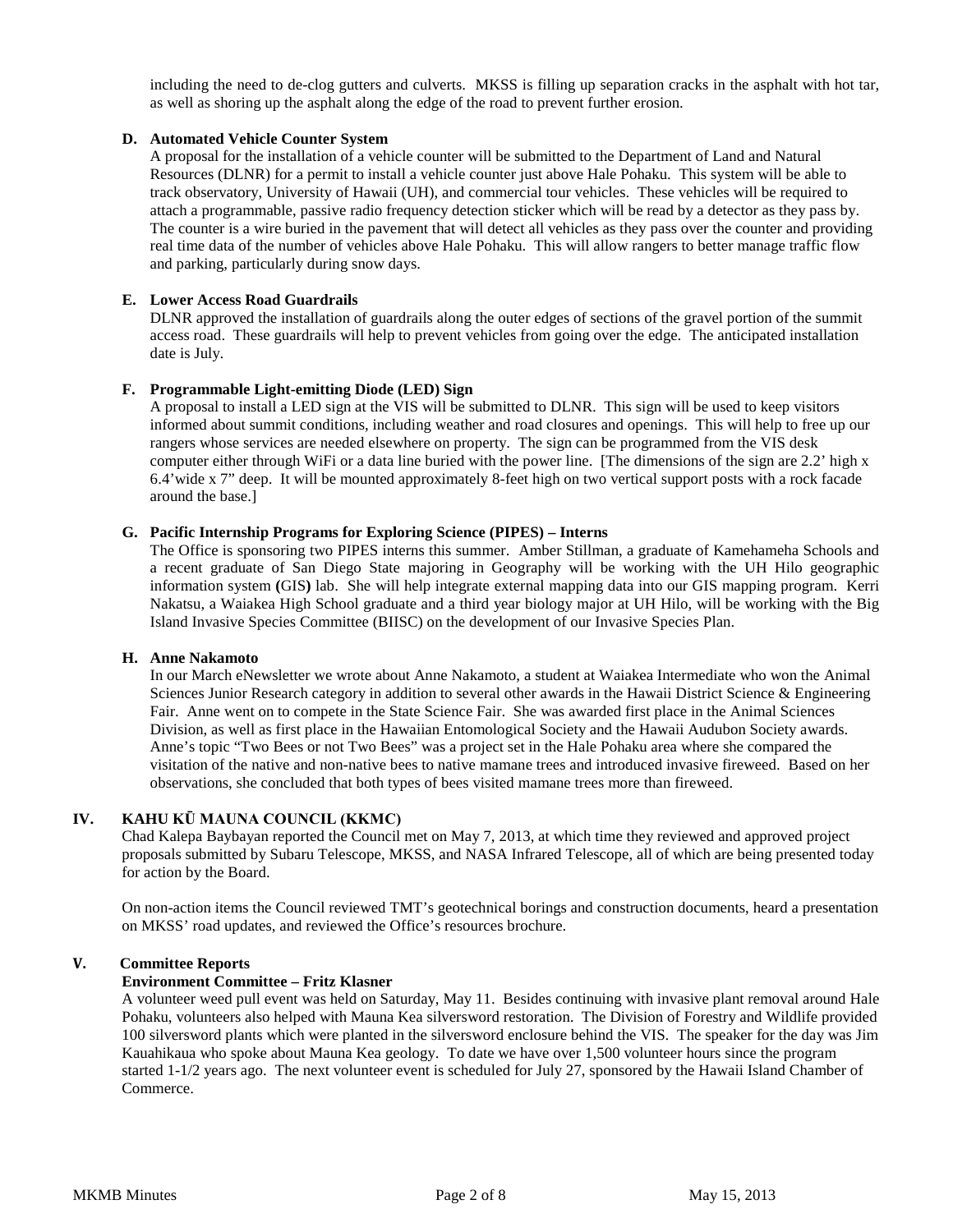In March the 2013 Hawaii Invasive Species Council Community Hero Award was presented to the Hawaii Island Chamber of Commerce and Mary Begier for their help in our volunteer program in managing invasive species on Mauna Kea.

Monthly and quarterly invasive species monitoring continue and we are happy to report there are no new threats. We continue to work on our invasive species prevention protocols.

One cat was caught yesterday at Hale Pohaku and it has been taken to the shelter.

We are gearing up for the annual invasive arthropod species surveys in June and July. In the past the Bishop Museum did the surveys. This year Office staff will do the field work and will coordinate with Bishop Museum to identify specimens.

Dr. Eiben's preliminary results from his arthropod biodiversity survey show that roughly half of the arthropods that are at Hale Pohaku and higher elevations are native. One noteworthy item is that native species are more consistently found throughout the year.

The Environment Committee and Kahu Ku Mauna have reviewed and commented on the draft resource brochure. We hope to have the new brochure out this summer.

Chair Mooers asked if there was a timeline for the invasive species plan. Mr. Klasner replied he is currently working with Springer Kaye, BIISC, with hiring of her replacement. He hopes to have a draft of the final plan out in the next six months.

## **VI. OLD BUSINESS**

**A. Review and Comment - Thirty-Meter Telescope: Geotechnical Borings and Phase I Construction Document** Director Nagata explained that in order for TMT to finalize its construction documents it needs to do geotechnical borings to get detailed data of the soil composition and subsurface conditions to complete its structural design, in particular, the telescope pier which will bear the weight of the telescope. Last year, TMT was allowed to do surface geotechnical tests to get a general idea of the subsurface conditions. Those tests do not provide the level of detail needed to finalize the structural engineering design. In addition, the boring data will determine the type and size of fill that will be needed to improve the road to the site.

TMT plans to begin drilling the bore holes in August. It will take about two months to complete provided there is good weather, there are no equipment malfunctions, and they do not encounter unforeseen site conditions requiring the need for extra time. TMT will analyze the bore core data before they begin construction, which is not expected until sometime next year.

The first phase of construction involves grading and improving the road, followed by grading the site.

#### Design Review Committee, Kahu Kū Mauna and Mauna Kea Management Board (MKMB)

The Design Review Committee met on March 21, 2013 to review the geotechnical and Phase I documents. TMT made one change to the road. It will be paving the road instead of constructing a gravel road. There were two reasons for this change: 1) upon review by the County, they indicated that if left as a gravel road they would not be able to get an emergency vehicle to the site; and 2) a paved road would reduce the amount of dust. The Design Review Committee did not raise any objections to changing the road from gravel to a paved road.

Pursuant to the sequence of steps, Kahu Kū Mauna and MKMB are required to review the construction documents prior to submittal to DLNR. Kahu Ku Mauna reviewed the documents on May 7, 2013. The Council raised the question about why the County was concerned about paving the TMT access road to allow emergency vehicles to the TMT site when part of the lower summit access road was not paved. We do not know the County's thinking, but perhaps the County was only looking at the TMT access road and did not consider the whole picture, that is the lower portion of the access road. Director Nagata indicated that at some point the University will want to improve the summit access road, in which case, County emergency vehicles would be able to access the summit including the TMT site.

Dwight Vicente asked when TMT would start doing the borings. Director Nagata replied TMT will start sometime this summer and it will take time for them to analyze the borings and finalize their construction drawings. Mr. Vicente asked if the recently filed appeal would have an effect on that. Chair Mooers replied it would not.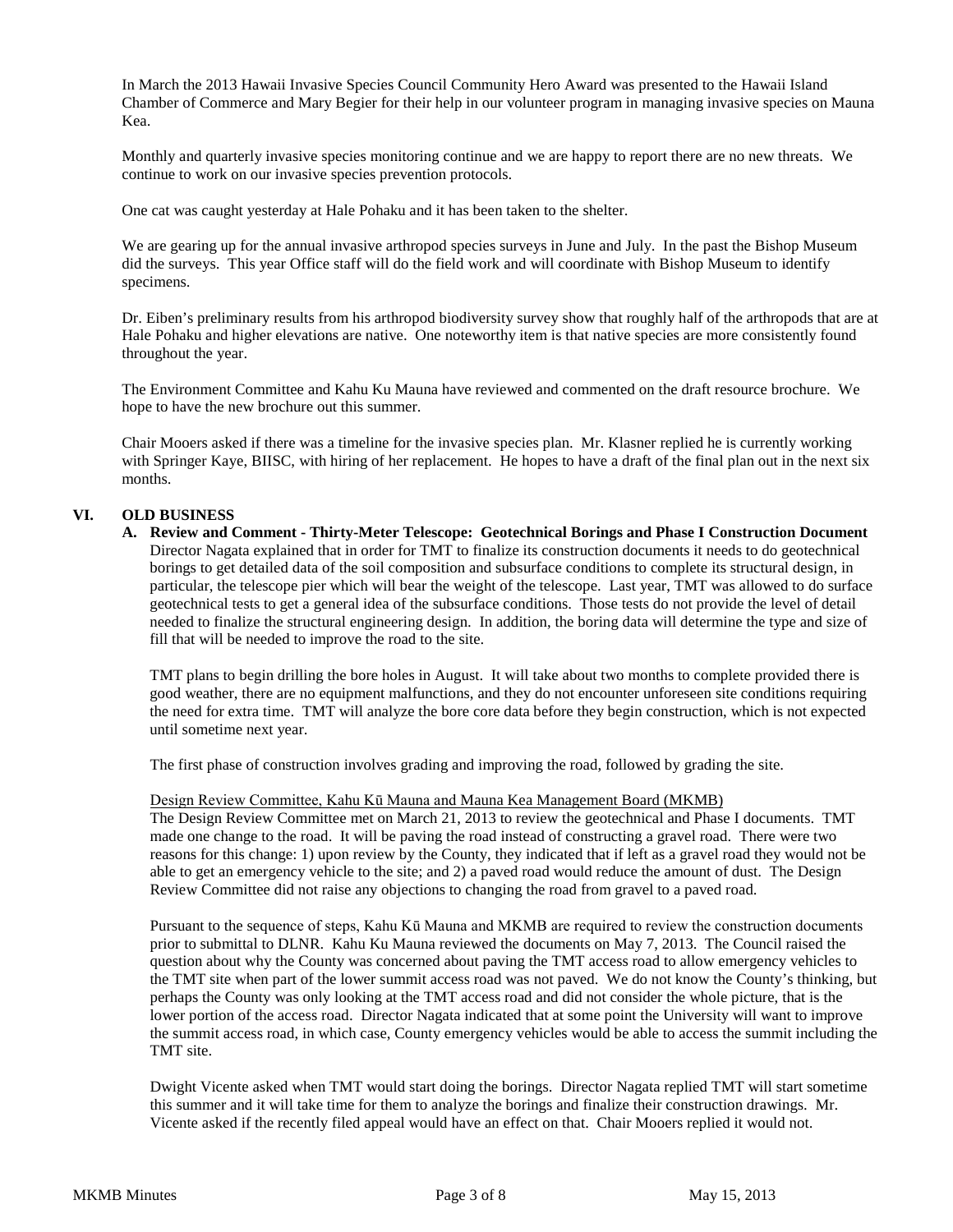Gregory Chun asked how deep the borings would be. Director Nagata replied the borings will range from about 15 feet for the road to possibly 185 feet for under the pier. Chair Mooers added the borings basically go down as far as they go up.

Nelson Ho asked for the diameter of the borings. Director Nagata replied they were about six inches.

## **VII. NEW BUSINESS**

## **A. NASA Infrared Telescope Facility (IRTF): Removal and Replacement of a Chiller System**

NASA IRTF's current chiller system does not have the capacity to sufficiently cool the inside of the summit facility. Over the years the addition of electronic equipment and computers has increased the amount of heat. In order to obtain better images the inside dome temperature must closely match that of the outside to reduce air turbulence around the telescope caused by the mixture of air with different temperatures. The more stable the air the better the seeing conditions, thus resulting in better images. The work to be performed is primarily inside with the exception of louvers extending through the walls, on the north side (new) and on the east side (replacement). A primary staging area will be set up at Hale Pohaku and materials will be brought up as needed daily. A fork lift or man lift will be needed at times but will only be on property on an as needed basis.

IRTF must begin the installation process by the end of the month otherwise it will lose the funding for this project.

#### Kahu Kū Mauna Council

Kahu Kū Mauna reviewed the proposal on May 7, 2013, and voted in favor of the project as it does not increase the existing footprint of the structure and upgrades will take place internally.

#### DLNR

Pursuant to administrative rules pertaining to the Conservation District (HAR 13-5-22, P-8, Structures and Land Uses, Existing), a permit is not required. The rules state: *Minor repair, maintenance, and operation to an existing structure, facility, use, land and equipment, whether it is nonconforming or permitted, that involves mostly cosmetic work or like-to-like replacement of component parts, and that results on negligible change to or impact to land, or a natural and cultural resource.*

DLNR was consulted to confirm that this project does not need a permit.

#### CMP Compliance

NASA IRTF reviewed the CMP for compliance and where applicable IRTF addressed the CMP condition for compliance.

#### OMKM Recommendations

OMKM recommends the MKMB classify this proposal a minimal impact project based on the following:

- 1. The proposed request does not increase the size of facility, except the replacement vent hoods are slightly larger than the existing ones.
- *2.* There are no archaeological sites in the immediate area.
- 3. No excavation is involved.
- 4. The majority of the activities will take place inside the IRTF facility.<br>5. The impact to the immediate surroundings and summit region are negotial
- The impact to the immediate surroundings and summit region are negligible.

#### Conditions

OMKM recommends the following conditions:

- 1. Notify OMKM in writing when it plans to install the chiller.
- 2. Ensure that loose tools or equipment are not left on the job site.
- 3. In the event of high wind conditions precautions will be taken to prevent debris from being blown from the job site.
- 4. The site is to be kept clean and free of debris.
- 5. All waste material generated will be removed and disposed of properly; all perishable items including food, food wrappers and containers, etc. shall be removed from the site at the end of each day.
- 6. Heavy vehicles must be power washed, in particular the wheels and wheel wells prior to driving onto UH's managed lands, in particular, the summit.
	- Submit a copy of the inspection report of the crates/containers and transport vehicle including the date, location and name of inspector to OMKM.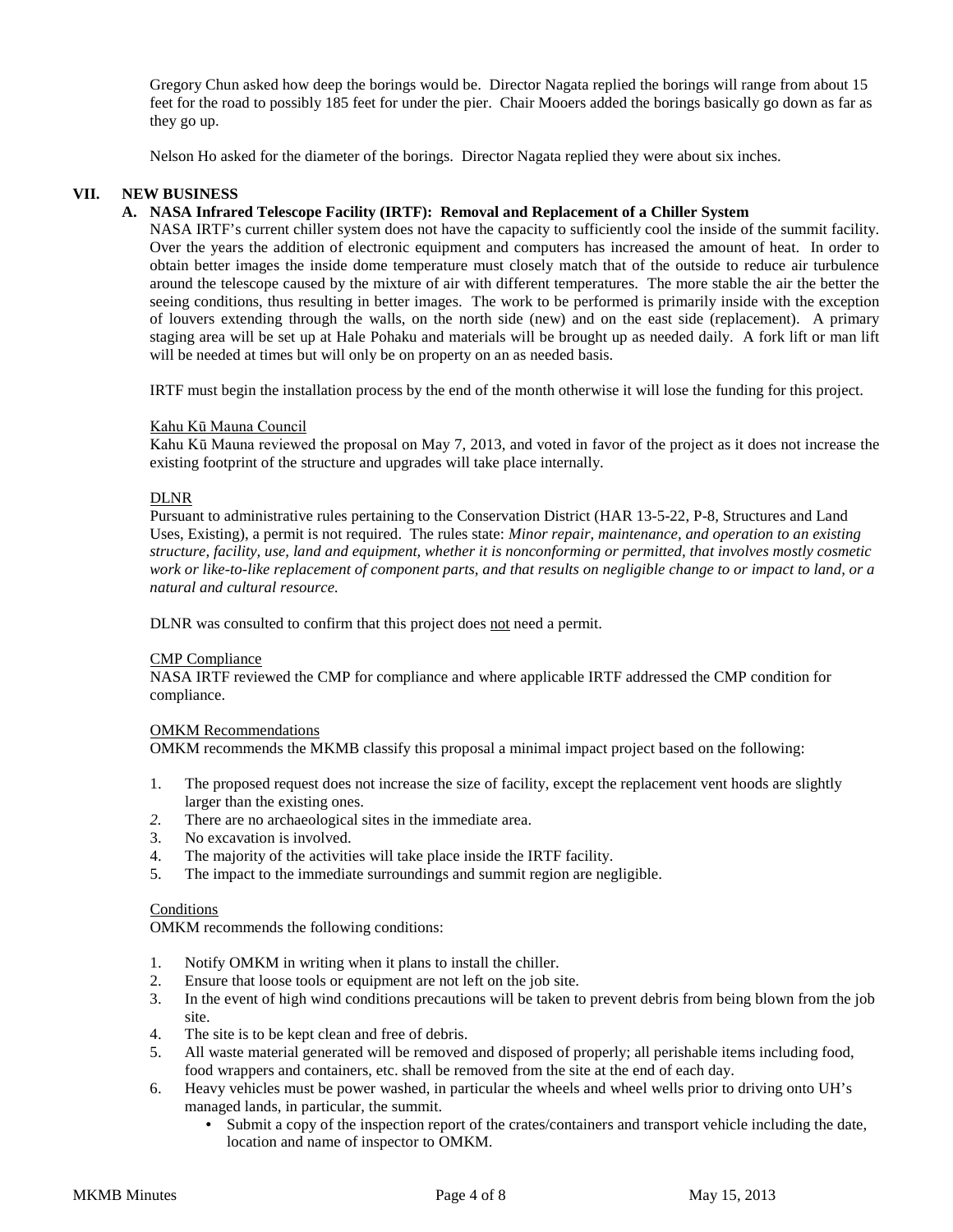- 7. Comply with all actions and measures described in the proposal including the CMP compliance actions.
- 8. Allow OMKM rangers to visit and monitor activities.
- 9. Notify OMKM in writing when the project is completed.

#### Action

It was moved by Patricia Bergin and seconded by Herring Kalua to accept OMKM's recommendation to classify this project as Minimal Impact. The motion was carried unanimously.

## **Discussion**

Mr. Chun asked about polypropylene glycol refrigerant and its environmental characteristics. Lars Bergknut, IRTF manager, replied he did not have a material safety data sheet (MSDS) for the polypropylene, but polypropylene is supposed to be a food grade type of product so it is not harmful to the environment. Also, it will be used in a closed system.

Mr. Ho asked about the quantities in the system in use and the total quantities that would be on site. Mr. Bergknut was not prepared for this question, but his best guess would be  $\sim$ 100 gallons at most would be used in the system.

#### Action

It was moved by Gregory Chun and seconded by Herring Kalua to approve the project and allow the applicant to proceed with conditions as stated. The motion was carried unanimously.

#### **B. Mauna Kea Observatories Support Services: Request to Install a Remote Road Surface Condition Sensor on the Old Summit Lunchroom**

MKSS is requesting approval to install a road surface sensor onto a pole attached to the summit lunchroom. This sensor is designed to detect the presence of "black ice" on the road which is difficult to see. The sensor will automatically generate warning emails to Mauna Kea workers and to a public posted website, or to other forms of communication devices. This device measures 17 inches long and about 5.25 inches in height. It would be installed about 5 – 10 feet above the roof of the old summit lunchroom.

Only one sensor will be installed to test its effectiveness. If it proves effective, MKSS would like to install additional sensors  $(6 - 7)$  in areas prone to the formation of "black ice."

#### Benefits

This project will benefit everyone driving on the Mauna Kea Access Road by providing advance warning of hazardous road conditions. The sensor output will be used to not only automatically generate a warning email to Mauna Kea workers, but will also be available to the public on via a website or LED warning sign. It can also send a robo-call to wake up personnel to close the road. All data will be publicly available on the Mauna Kea Weather Center website.

## Kahu Kū Mauna Council

Kahu Kū Mauna reviewed the proposal on May 7, 2013, and voted in favor of the project.

#### DLNR Rules

Pursuant to administrative rules pertaining to the Conservation District (HAR 13-5-22, P-8, Structures and Land Uses, Existing), a permit is not required. The rules state: *Minor repair, maintenance, and operation to an existing structure, facility, use, land and equipment, whether it is nonconforming or permitted, that involves mostly cosmetic work or like-to-like replacement of component parts, and that results on negligible change to or impact to land, or a natural and cultural resource.*

An inquiry will be made with DLNR to confirm that a permit is not required.

#### CMP Compliance

MKSS reviewed the CMP and where applicable, MKSS addressed the CMP condition for compliance.

#### OMKM Recommendation

OMKM recommends the MKMB classify this proposal a minimal impact project based on the following: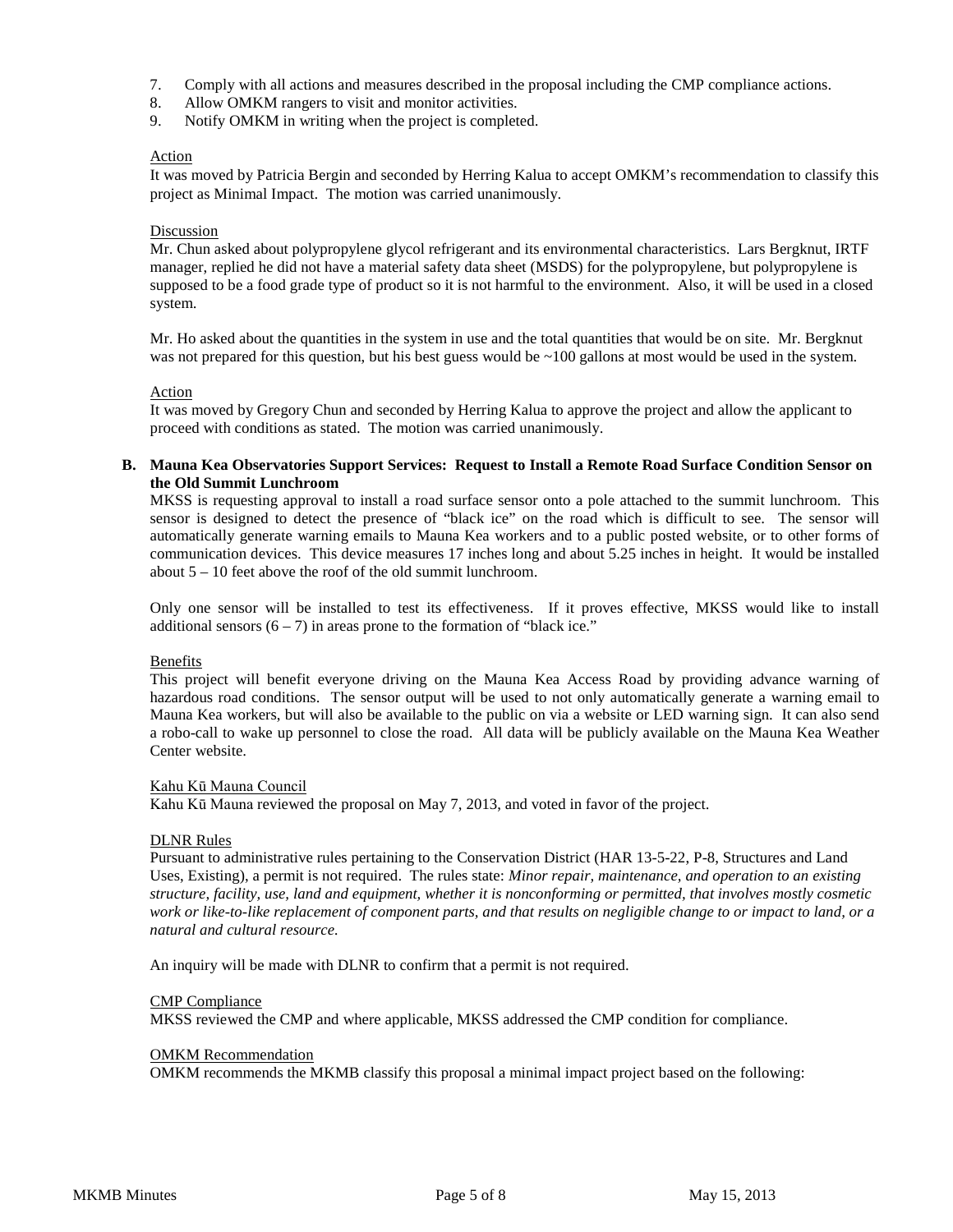- 1. The proposed request does not increase the size of facility.
- *2.* There are no archaeological sites in the immediate area.
- 3. No excavation is involved.<br>4. The impact to the immedia
- The impact to the immediate surroundings and summit region are negligible.

#### **Conditions**

OMKM recommends the following conditions:

- 1. If a permit from DLNR is required, notify OMKM that a permit is required and provide a copy of the permit to OMKM
- 2. Notify OMKM in writing when it plans to install the sensor.
- 3. Ensure that loose tools or equipment are not left on the job site.
- 4. In the event of high wind conditions precautions will be taken to prevent debris from being blown from the job site.
- 5. The site is to be kept clean and free of debris.
- 6. All waste material generated will be removed and disposed of properly; all perishable items including food, food wrappers and containers, etc. shall be removed from the site at the end of each day.
- 7. Comply with all actions and measures described in the proposal including the CMP compliance actions.
- 8. Allow OMKM rangers to visit and monitor activities.
- 9. Notify OMKM in writing when the project is completed.

## Action

It was moved by Herring Kalua and seconded by Patricia Bergin to accept OMKM's recommendation to classify this project as Minimal Impact. The motion was carried unanimously.

It was moved by Herring Kalua and seconded by Gregory Chun to approve the project and allow the applicant to proceed with conditions as stated. The motion was carried unanimously.

#### Discussion

Lisa Hadway asked if the testing phase will last the next winter season and MKSS will come back to the Board with results. Stewart Hunter replied yes.

## **C. Subaru Telescope: Remove and Replace Existing Sound Detection and Ranging (SODAR) System with a Surface Layer Non-Doppler Acoustics Radar (SNODAR) on the Roof of its Summit Support Facility** Background

In July 2007, the Mauna Kea Management Board approved Subaru's request to install a SODAR on the roof of its summit support building. The SODAR measures meteorological parameters between 25m and 1,000m above the ground by sending a ping into the air and analyzing the echo. The SODAR measures the echo strength at various heights whereby obtaining wind speeds and the thermodynamic structure of the atmosphere such as turbulence. The information from the SODAR is used in conjunction with Subaru's adaptive optics system to derive better images.

To address concerns of MKMB, Subaru did a noise study to determine the decibel levels of the ping made by the SODAR. The report indicated that the ping was audible above the wind noise only when it was close to the building and was buried in the wind away from the facility. Also, to address concerns expressed by Kahu Kū Mauna, Subaru agreed to a 5-year term and was given the opportunity to extend.

The five years have expired and Subaru is requesting to replace the SODAR with a SNODAR which can measure turbulence at levels that are closer to telescope height (3 feet above the SNODAR). The SODAR measures turbulence at about 30 feet. Measurements of turbulence closer to the telescope provides more accurate data for determining the compensation needed to adjust for image blur caused by turbulence in the atmosphere. This compensation factor results in better image quality.

#### Kahu Kū Mauna Council

Kahu Kū Mauna reviewed the proposal on May 7, 2013, and voted in favor of the project.

#### **DLNR** Rules

Pursuant to administrative rules pertaining to the Conservation District (HAR 13-5-22, P-8, Structures and Land Uses, Existing), a permit is not required. The rules state: *Minor repair, maintenance, and operation to an existing structure, facility, use, land and equipment, whether it is nonconforming or permitted, that involves mostly cosmetic*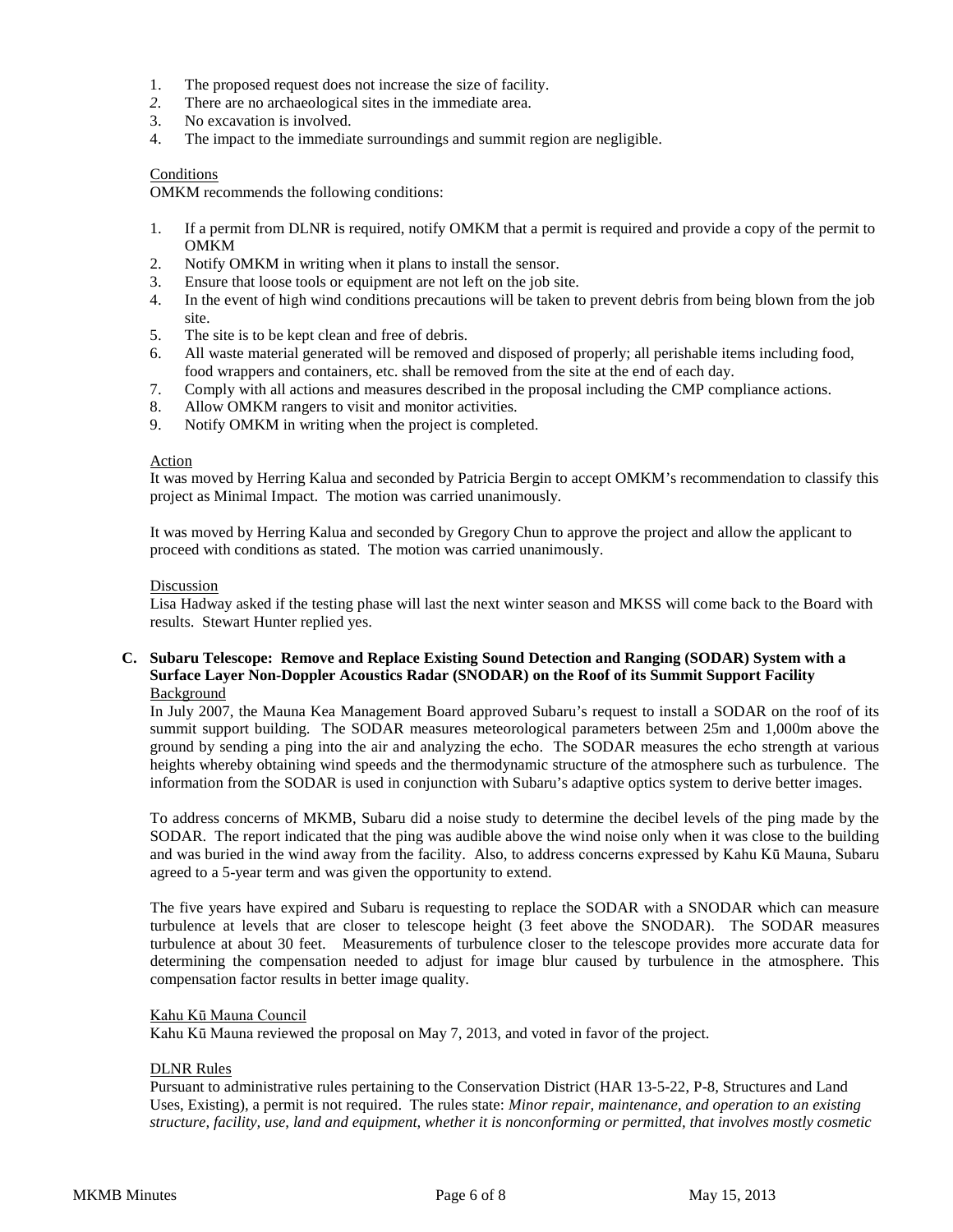*work or like-to-like replacement of component parts, and that results on negligible change to or impact to land, or a natural and cultural resource.*

An inquiry will be made with DLNR to confirm that a permit is not required.

#### CMP Compliance

Subaru reviewed the CMP for compliance. Where applicable, Subaru addressed the CMP condition for compliance.

#### OMKM Recommendation

OMKM recommends the MKMB classify this proposal a minimal impact project based on the following:

- 1. The proposed request does not increase the size of facility.
- *2.* There are no archaeological sites in the immediate area.
- 3. No excavation is involved and the activity will take place on the roof of the Subaru support building.
- 4. The impact to the immediate surroundings and summit region are negligible.

## **Conditions**

OMKM recommends the following conditions:

- 1. If a permit from DLNR is required, notify OMKM that a permit is required and provide a copy of the permit to OMKM.
- 2. Notify OMKM in writing when it plans to install the SNODAR.
- 3. Ensure that loose tools or equipment are not left on the job site.
- 4. In the event of high wind conditions precautions will be taken to prevent debris from being blown from the job site.
- 5. The site is to be kept clean and free of debris.
- 6. All waste material generated will be removed and disposed of properly; all perishable items including food, food wrappers and containers, etc. shall be removed from the site at the end of each day.
- 7. Comply with all actions and measures described in the proposal including the CMP compliance actions.
- 8. Allow OMKM rangers to visit and monitor activities.
- 9. Notify OMKM in writing when the project is completed.

#### **Discussions**

Mr. Chun stated the unit stands taller than the existing unit and asked how will it be attached to the roof and what is the wind rating to insure that this will stay put. Dr. Saeko Hayashi, with Subaru Telescope, replied the guy wires minimize making holes in the roof. According to the specifications this system withstands winds up to 150 mph.

Ms. Hadway asked about the frequency between the two units. Is there a difference in the pitch? Dr. Hayashi stated the existing one is like a "chirping" sound while the new one is more like a "bubbly" sound.

#### Action

It was moved by Herring Kalua and seconded by Lisa Hadway to accept OMKM's recommendation to classify this project as Minimal Impact. The motion was carried unanimously.

It was moved by Herring Kalua and seconded by Gregory Chun to approve the project and allow the applicant to proceed with conditions as stated. The motion was carried unanimously.

## **D. Mauna Kea iPhone Application – Presentation**

Mr. Klasner introduced Mike Purvis, a senior in UHH's software engineering class, whose team developed a Smartphone application to help document existing and new native and invasive plant species on Mauna Kea. Mr. Purvis presented a slideshow demonstrating the *Mauna Kea Guide* application. This application will take a picture, record photograph location, allow the user to identify species using an existing plant list, and upload the picture to a web database when data/phone service is available. The user receives tools to help identify Mauna Kea plant species while OMKM gets information about where different species are found.

Cheyenne Perry stated the information could be used in a management context and asked if it would also provide mapping of areas for managers. Mr. Klasner replied yes, the next step is to refine functionality to meet program needs. Mr. Perry also asked if cultural information on the plants were included. There are a lot of medicinal plants up there. Mr. Klasner replied that right now it is more scientific information, but other information could be readily added.